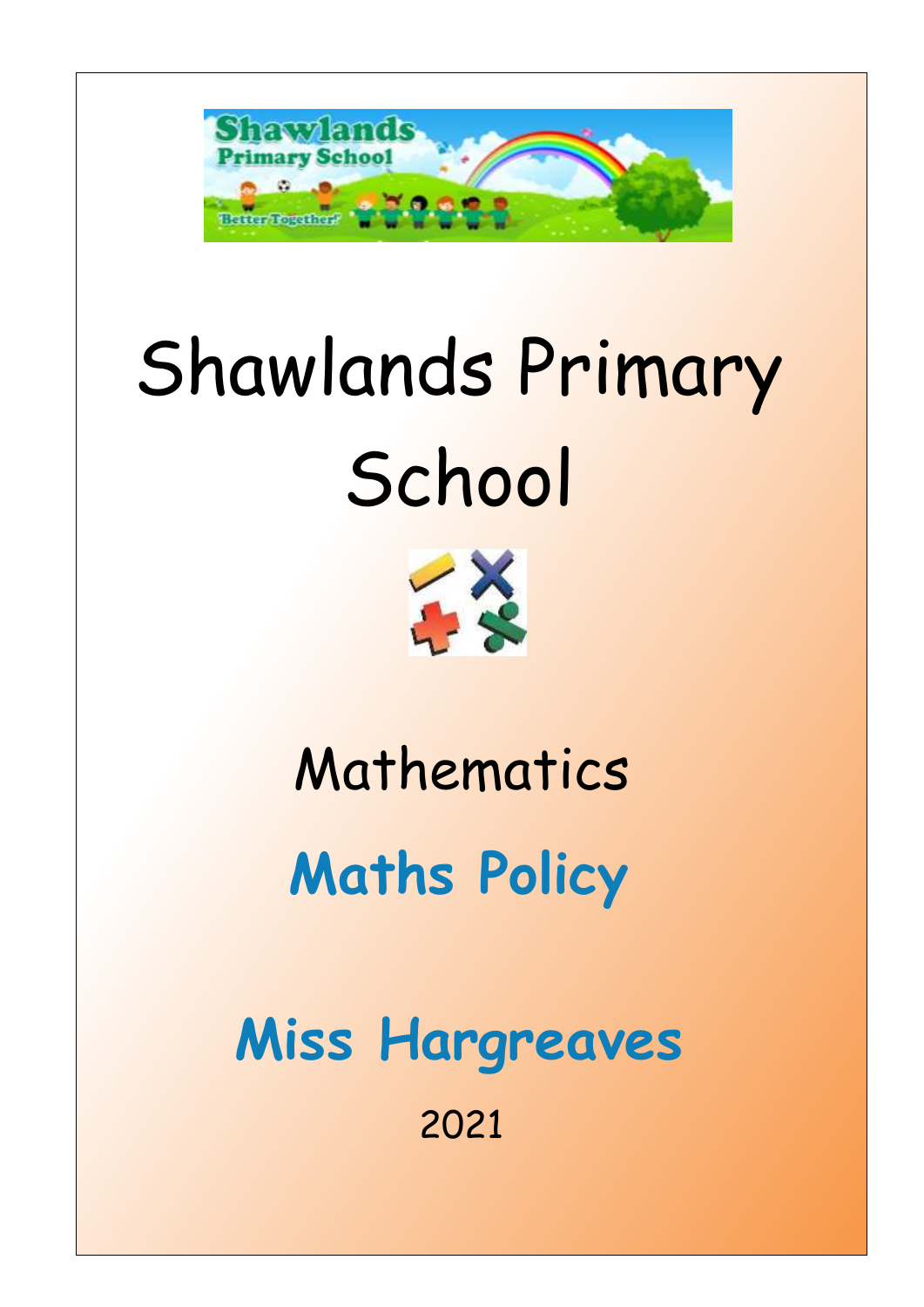# **Maths Policy**

## **Our Vision:**

Through a positive caring environment, we provide the opportunity for every child to reach their full potential and ensure all children are ready for their next steps.

#### **Rationale:**

Mathematics equips pupils with the uniquely powerful set of tools to understand and change the world. These tools include logical reasoning, problem solving skills and the ability to think in abstract ways.

Mathematics is important in everyday life. It is integral to all aspects of life and, with this in mind, we endeavour to ensure that children develop a positive and enthusiastic attitude towards mathematics that will stay with them.

The National Curriculum order for mathematics describes in detail what pupils must learn in each year group. Combined with the town Centre School's collaboration Calculation Policy, this ensures continuity and progression and high expectations for attainment in mathematics.

It is vital that a positive attitude towards mathematics is encouraged amongst all of our pupils in order to foster confidence and achievement in a skill that is essential in our society. At Shawlands we use the National Curriculum for Mathematics (2014) as the basis of our mathematics programme. We are committed to ensuring that all pupils achieve mastery in the key concepts of mathematics, appropriate for their age group, in order that they make genuine progress and avoid gaps in their understanding that provide barriers to learning as they move through education. Assessment for Learning, an emphasis on investigation, problem solving and the development of mathematical thinking and a rigorous approach to the development of teacher subject knowledge are therefore essential components of the Shawlands Primary approach to this subject.

#### **Aims**

We aim to provide the pupils with a mathematics curriculum and high quality teaching to produce individuals who are numerate, creative, independent, inquisitive, enquiring and confident. We also aim to provide a stimulating environment and adequate resources so that pupils can develop their mathematical skills to the full.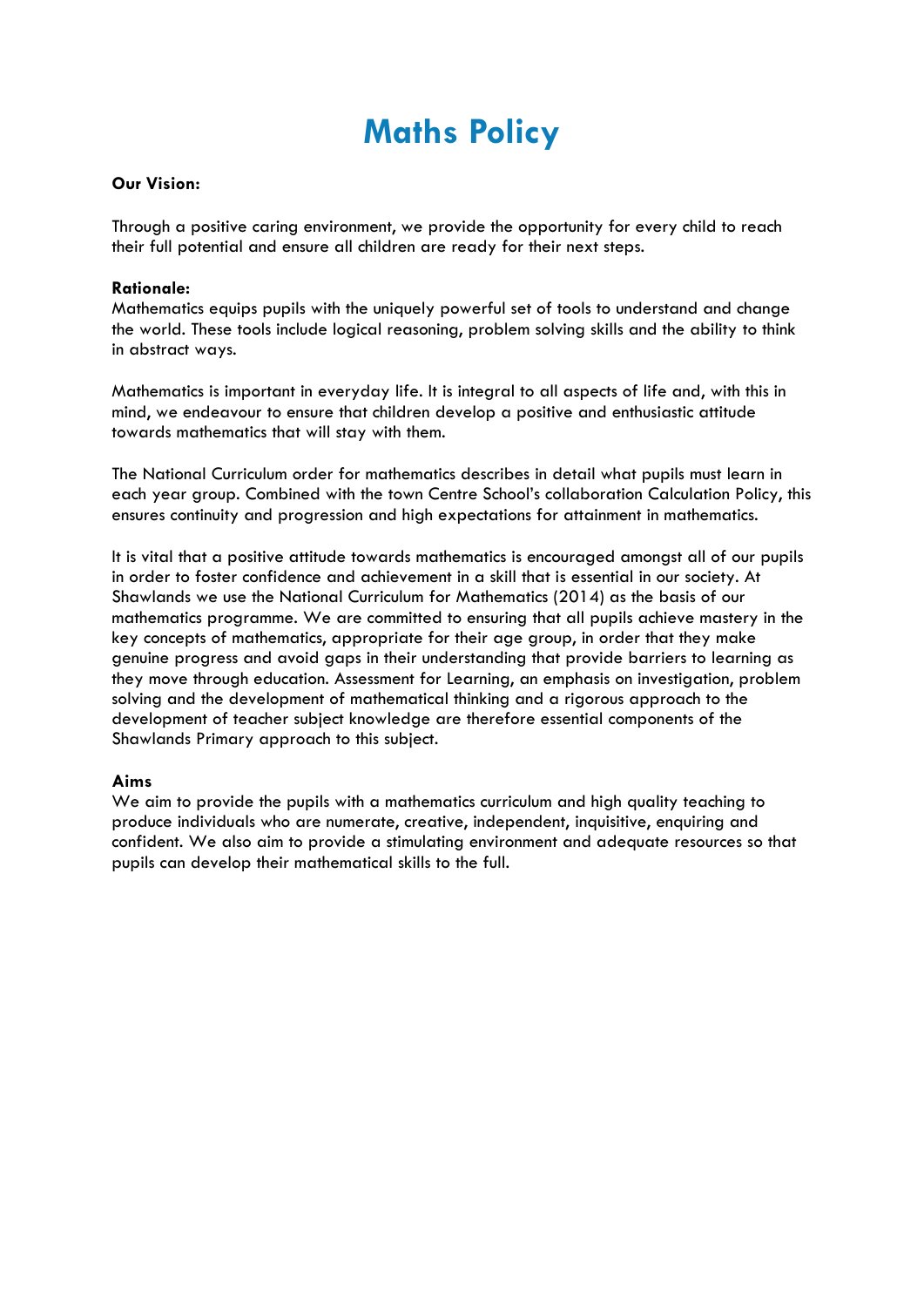# **Our pupils should:**

• have a well-developed sense of the size of a number and where it fits into the number system

- know by heart number facts such as number bonds, multiplication tables, doubles and halves
- use what they know by heart to figure out numbers mentally
- calculate accurately and efficiently, both mentally and in writing and paper,
- drawing on a range of calculation strategies
- recognise when it is appropriate to use a calculator and be able to do so effectively

• make sense of number problems, including non-routine/'real' problems and identify the operations needed to solve them

• explain their methods and reasoning, using correct mathematical terms

• judge whether their answers are reasonable and have strategies for checking them where necessary

- suggest suitable units for measuring and make sensible estimates of measurements
- explain and make predictions from the numbers in graphs, diagrams, charts and tables
- develop spatial awareness and an understanding of the properties of 2d and 3dshapes

#### **Provision**

Pupils are provided with a variety of opportunities to develop and extend their Mathematical skills, including:

- Group work
- Paired work
- Whole class teaching
- Individual work including 1:1 interventions

#### **Pupils engage in:**

- the development of mental strategies
- written methods
- practical work
- investigational work
- problem solving
- mathematical discussion
- consolidation of basic skills and number facts
- maths games

We recognise the importance of establishing a secure foundation in mental calculation and recall of number facts before standard written methods are introduced. We use accurate mathematical vocabulary in our teaching and children are expected to use it in their verbal and written explanations.

Mathematics contributes to many subjects and it is important the children are given opportunities to apply and use Mathematics in real contexts. It is important that time is found in other subjects for pupils to develop their Numeracy Skills, e.g. there should be regular, carefully planned opportunities for measuring in science and technology, for the consideration of properties of shape and geometric patterns in technology and art, and for the collection and presentation of data in history and geography.

We endeavour at all times to set work that is challenging, motivating and encourages the pupils to think about how they learn and to talk about what they have been learning. Additional enrichment opportunities are provided for pupils to further develop mathematical thinking e.g. through cooking, music, and maths investigations and games.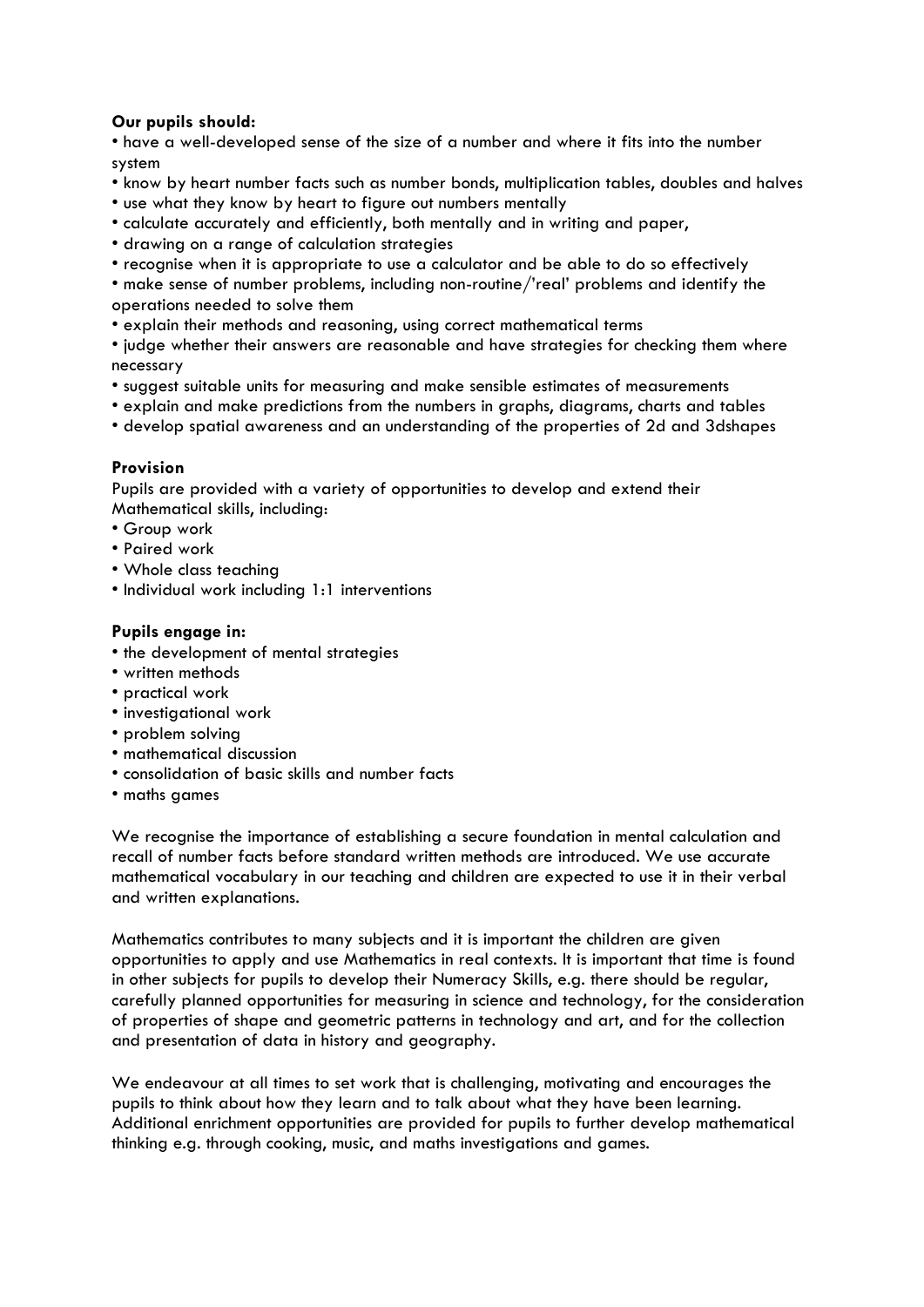Teachers plan problem solving and investigational activities every week to ensure that pupils develop the skills of mathematical thinking and enquiry.

To provide adequate time for developing mathematics, maths is taught daily and discretely. Maths lessons may vary in length but will usually last for about 45 minutes in Key Stage 1 and 60 minutes in Key Stage 2.

At Shawlands, we believe that if firm foundations are established in key mathematical concepts then children are able to develop a deeper and more cohesive understanding of complex mathematics as they develop.

#### **Teaching Approaches**

Teachers use a range of teaching strategies to engage the children in maths and ensure progress is made by all children within a class; no set formula is used. A typical lesson would include:

• Both teaching input and pupil activities,

• A balance between whole class, guided grouped and independent work, (groups, pairs and individual work)

• effectively differentiated activities/objectives and appropriate challenge.

Sometimes the focus for the session is new learning, at other times pupils may be practising, to master the application of a concept they have learned earlier. The focus of the session may vary for different children depending on their learning needs.

At times there may be opportunities to develop skills and understanding of mathematics through additional activities, some of which may take place at home. The school has invested in 'Mathletics' and 'Times Table Rockstars' websites which are accessible learning platforms that can be used to set differentiated homework for pupils.

Teachers plan learning that is differentiated to meet the needs of all pupils, whether they have a specific learning difficulty in maths or whether they are particularly able.

Teachers endeavour to differentiate learning appropriately for high attaining, middle attaining and low attaining pupils – possibly with individual work for an SEN pupil at one end of the achievement spectrum, to individual work for a gifted pupil at the other. This is done through the use of 'Chilli Challenge: 'Hot', 'Super Spicy' and 'Blow Your Mind'. The differentiated work is set out and children can then pick their own level of learning within a lesson to ensure they are accssing the appropriate level of work. Sometimes teacher intervention is required to ensure this; however, for the majority of time, children should be 'trusted' to pick the correct level for them.

During a lesson, children can choose to move up or down the levels if they need to – giving children ownership over their own learning.

## **Target Setting**

**I**f the teacher feels it is need, children can be set targets through feed forwards or during a lesson – these are usually short term targets that are met within that lesson or the next day. Longer term targets are given to children who may need to work on an overarching maths' skill e.g - number formations, number bonds.